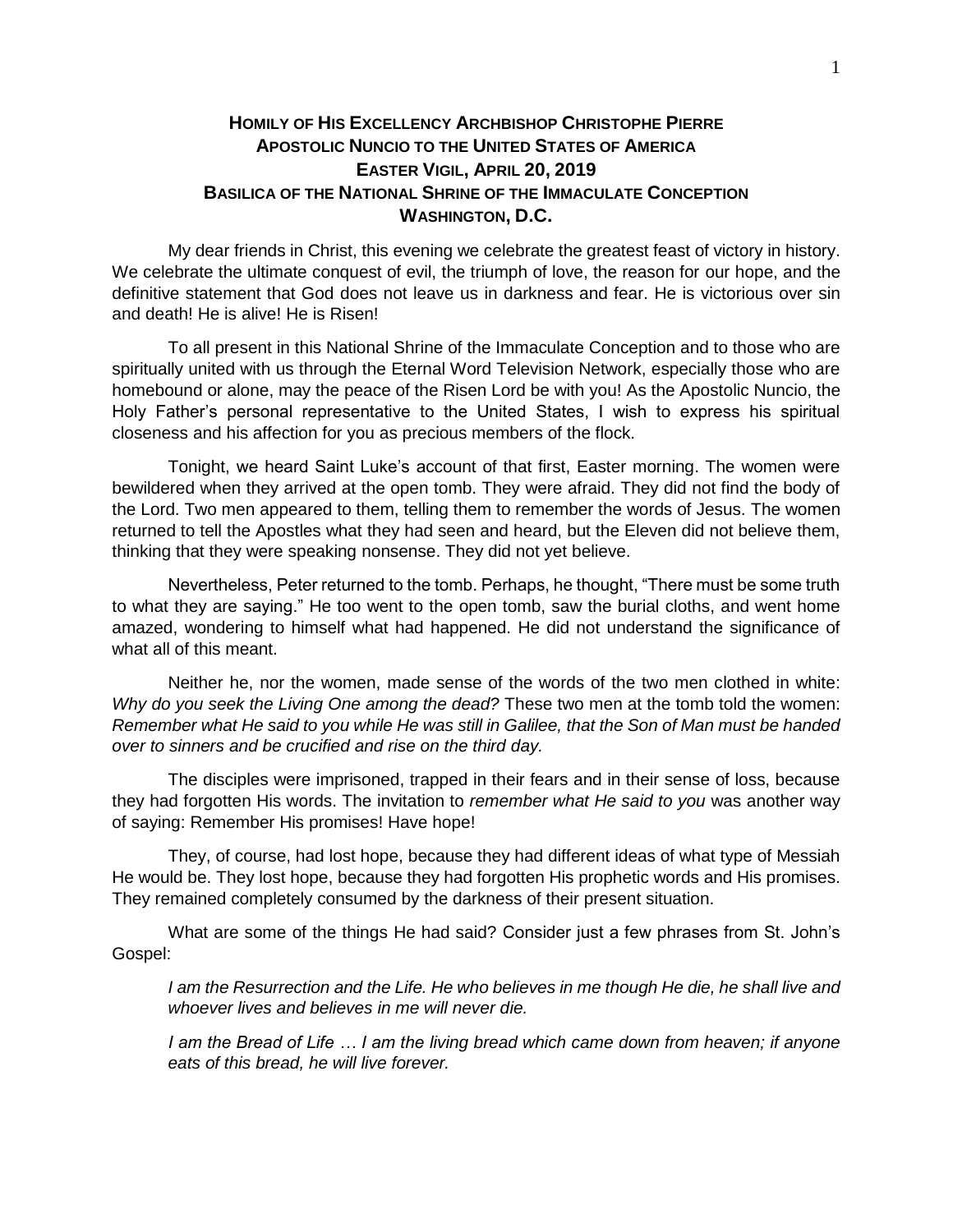*I* am the Light of the World. He who follows me will not walk in darkness but will have the *light of life.*

*I am the Way, the Truth, and the Life. No one can come to the Father except through me.*

*I am the Good Shepherd … I lay down my life, that I may take it up again.*

*Destroy this Temple and in three days I will raise it up".*

Jesus had foretold his suffering and His Resurrection three times. In His third prediction of His Passion, He said: *For he will be delivered to the Gentiles and will be mocked and shamefully treated and spit upon. They will scourge him and kill him, and on the third day he will rise.*

The disciples remembered the first part of the prediction but not the second: *On the third day, He will rise*. They had forgotten His words. It is so easy for us to fall into the same trap – to see only the problems and the storms of daily life, forgetting His words and His promises of something new and something better. How many Christians easily fall into this trap – living without hope? They profess with their lips to be Christian. They go to Church on Sunday, but do they believe in His words? Do they believe that He is truly Risen?!!!

Is Jesus really in the midst of us? In the center of your family? In your life? Do you walk each day with the Risen Lord? Sometimes, amid great problems and crises in our life, we bury everything, including His words of hope, His promises, and even His Presence. We journey through life, trapped in things that are simply not life-giving or forward-looking. The words of the men clothed in white should pierce our hearts: *Why do you seek the Living One among the dead?*

Dwelling in our negativity, we will never succeed in remembering His words and promises. And if we do not remember what he told us, we will never have hope and never emerge from the prisons of our present situation. This is true even for the Church! We risk living in fear, seeing only the present difficulties, stuck in our unbelief that the God of surprises can change our situation.

In his first celebration of the Easter Vigil six years ago, Pope Francis said:

"Dear brothers and sisters, let us not be closed to the newness that God wants to bring into our lives! Are we often weary, disheartened and sad? Do we feel weighed down by our sins? Do we think we will not be able to cope? Let us not close our hearts, let us not lose confidence, let us never give up: there are no situations that God cannot change, there is no sin that He cannot forgive if only we open ourselves to Him" (Pope Francis, Homily at the Easter Vigil, 30 March 2013).

Our hope is in the Risen Lord. Our hope is in His promises. He has kept His word. He promised that He would Rise. He is Risen! His words are true. He promised that if we believe in Him, we too will rise and live forever. Even when we lose a loved one, the hope in the resurrection – the hope of seeing them again in heaven – sustains us.

Hope is a distinguishing characteristic of Christian faith. Saint Paul wrote in his Letter to the Ephesians, reminding the flock of what they were like before their encounter with Christ; they were "*without hope and without God in the world*." Of the hope offered by Christ, Saint Paul wrote in the Letter to the Romans: *I consider that the sufferings of this present time are not worth comparing with the glory that is to be revealed to us … In hope, we were saved. (Rom 8:24)* For